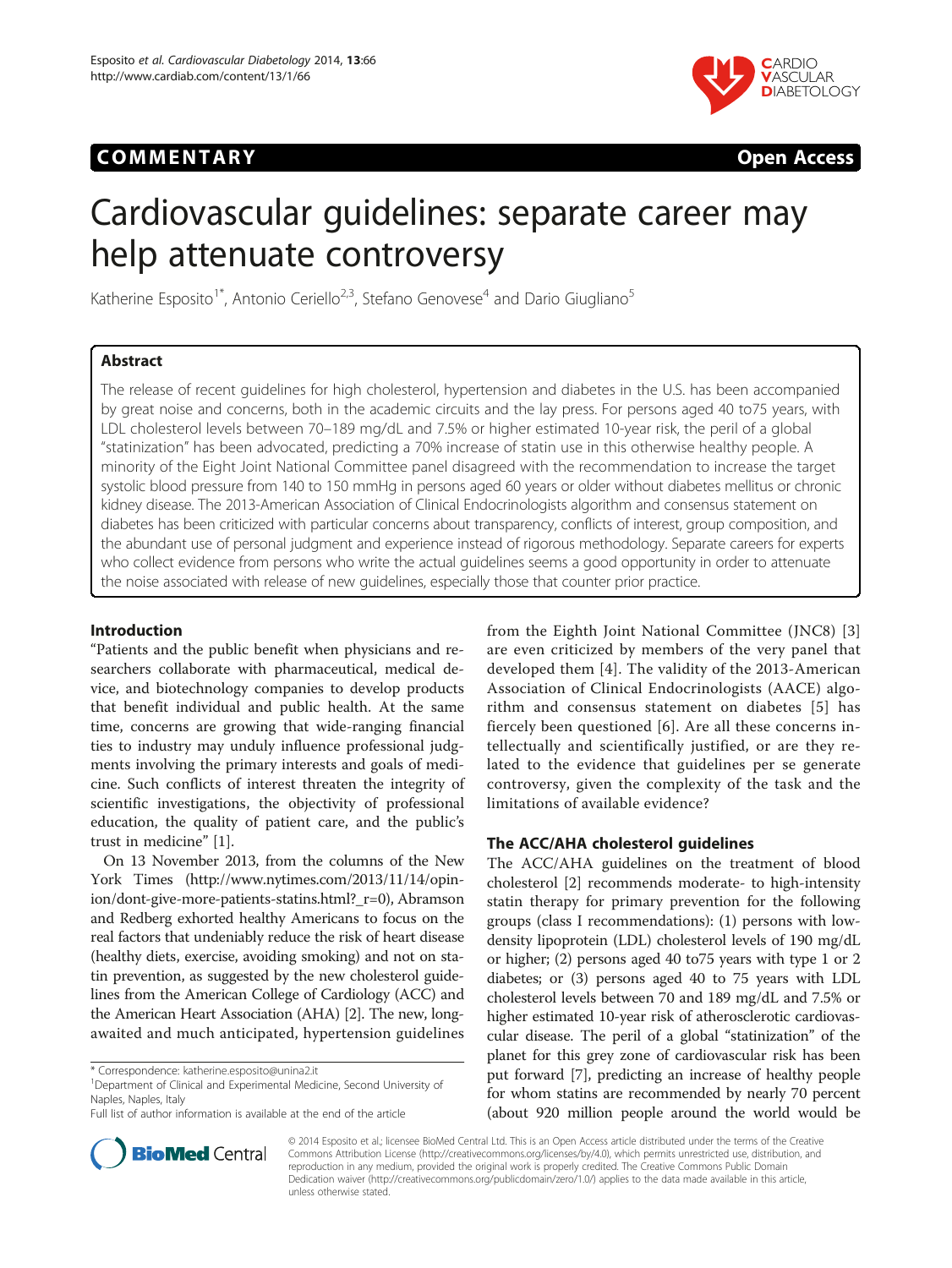classified in this risk categories), and a cumulative global sales of statins approaching \$1 trillion by 2020. Critics also point out that 8 of the 15 panelists of the new cholesterol guidelines had industry ties [\[8](#page-2-0)].

### THE JNC8 hypertension guidelines

Only about half of patients with hypertension in the United States actually have an systolic blood pressure (SBP) of 140 mm Hg or less [[9\]](#page-2-0). The Joint National Committee (JNC7) Guidelines [\[10](#page-2-0)], released more than a decade ago, concluded that all adult patients with hypertension (regardless of their age) should have their BP reduced to a SBP of lower than 140 mm Hg, with even tighter control in patients with diabetes or renal disease (SBP <130 mmHg). In contrast, the current recommendation [\[3](#page-2-0)] raises target SBP goals to 150 mm Hg or lower in those aged 60 years or older, while eliminating the tighter control recommendations in patients with diabetes and renal disease. A minority of the panel disagreed with the recommendation to increase the target SBP from 140 to 150 mmHg in persons aged 60 years or older without diabetes mellitus or chronic kidney disease [[4\]](#page-2-0). Intuitively, an estimated 13 million U.S. hypertensive treated people aged 60 years or older [\[11\]](#page-2-0) would reduce pill intake as the SBP goal increase from 140 to 150 mmHg. Antihypertensive medication use may be associated with injurious falls in the elderly, a 30% to 40% increased risk compared with no antihypertensive medication use [[12](#page-2-0)]. Moreover, the results of the ACCORD MIND [\[13\]](#page-2-0) show that intensive management to a target SBP of less than 120 mm Hg and fibrate therapy in the context of LDL cholesterol level control are not effective in reducing cognitive decline in persons with poorly controlled type 2 diabetes at high risk for cardiovascular disease.

## The AACE diabetes guidelines

The 2013-AACE algorithm and consensus statement on diabetes [[5](#page-2-0)] has been criticized with particular concerns about transparency, conflicts of interest, group composition, and the abundant use of personal judgment and experience instead of rigorous methodology [[6\]](#page-2-0). Despite all these concerns, the ultimate feeling is that the major concern relates to the financial ties. Most panel members, including the chair, of the diabetes AACE guidelines had financial conflicts of interest [[6\]](#page-2-0), and many of the financial associations were with companies that sell diabetes medications that figure prominently in the algorithm and consensus statement.

## Producing guidelines: a hard job

Producing guidelines in the United States has become increasingly more complicated and contentious. The presence of conflicts of interest is a common source of controversy, with claims that recommendations are designed to fill the pockets of those who would profit from the interventions advocated [[14](#page-2-0)]. All this leaves patients and clinicians perplexed and distrustful of guidelines, adding uncertainty to an imperfect science, as Medicine is. However, scientific U.S. guidelines deeply impact on the prescription patterns of thousands of clinicians, and on the health needs of millions of patients worldwide. All the story also demonstrates that even in topic areas (high cholesterol, hypertension, diabetes) with extensive amounts of data and published clinical trials, crucial evidence is still missing.

Approximately 2500 guidelines are operative in the U. S. ([www.guideline.gov](http://www.guideline.gov)) with the aim to improve clinical guidance: about three-fifths were issued by a medical specialty society or a professional association. Even considering overlapping and homonymy, it seems reasonable to suppose that thousands of experts are involved in U.S. medical guidelines. But, who is an expert? A person who is very knowledgeable about or skilful in a particular area (Oxford Dictionaries); in the medical field, an expert is supposed to be a clinician with a solid scientific reputation and skilled experience in clinical care. Paradoxically, the scientific reputation of an expert may be based on clinical trials that are, for the most, sponsored by industry. Putting an expert among panel members for its capacity to attract media attention, should be nuanced by the high likelihood for financial conflicts of interest. In a recent cross-sectional study [[15\]](#page-2-0) evaluating 45 guidelines from Danish clinical specialty societies, 96% of guidelines had one or more authors with a conflict of interest (independent validation), but only 2% disclosed author conflicts of interest. Moreover, only 22% of guidelines described the methods used for guideline development and 24% graded the types of evidence.

## A suggested way out

Is there a honorable way out? For clinicians, who are called to operate a personal choice, based on clinical judgment, among the many guidelines release by reputed scientific associations; for experts, whose reputation may suffer from these reflections; and for the millions of people whose care may be affected. It may be hard to imagine that professional societies and scientific organizations can renounce to industry funding, especially in times, as the present, of financial shortage. Not surprisingly, important members of these societies or organizations may be the same experts called for writing guidelines. There is agreement that "clinicians and patients are most likely to pay attention to recommendations that are formulated by independent experts without funding from industry" [\[16\]](#page-2-0). A multidisciplinary panel with members who have no substantial financial and intellectual conflicts of interest is essential, also for attracting the attention of clinicians and patients to any clinical guideline. However, the